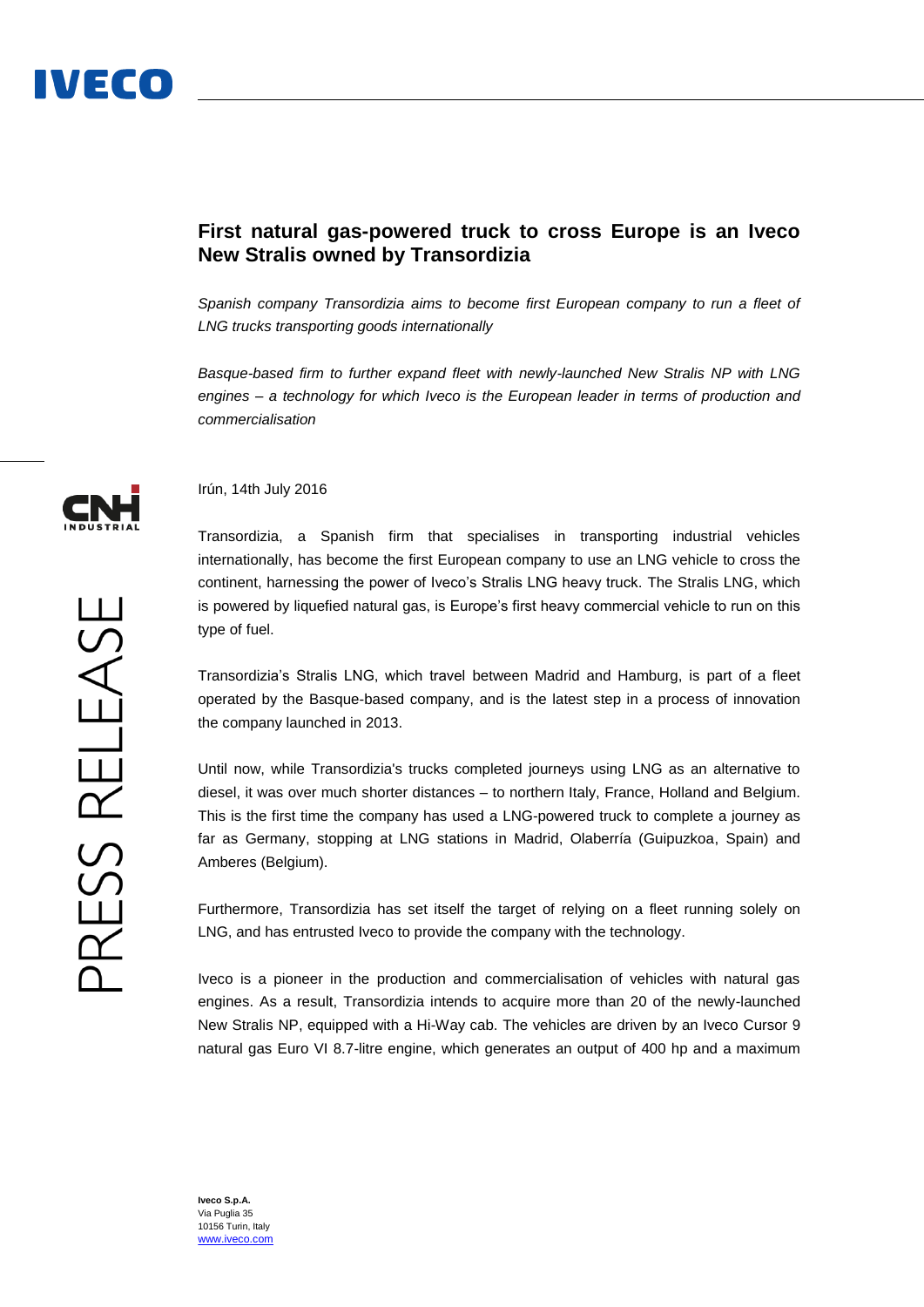# IVECO

torque of 1,700 nm. The engine is the first model in its category to generate the same output as its diesel equivalent.

The New Stralis NP is also the first natural gas-powered truck to feature a 12-speed automated gearbox, thanks to a Eurotronic transmission that guarantees lower fuel consumption and increased driving comfort. Fuel tanks with a larger capacity increase the range of the LNG-only version, which can now cover distances of 1,500 km.

Iveco's leadership in the production and commercialisation of alternative natural gas engines is the result of more than 20 years of experience, during which time the company has produced more than 15,000 vehicles, and 29,000 engines of this kind. Since its launch in 2011, Iveco has sold 560 Stralis LNG trucks.

Improvements made to the New Stralis NP contribute to its Total Cost of Ownership falling to 3% in comparison with the previous model, whose fuel consumption was already 40% lower than its diesel equivalent. Furthermore, the New Stralis NP offers 17% more output and 6% more torque than its closest rival.

There are currently 43 public compressed natural gas (CNG) refuelling stations and 19 LNG stations in Spain, making the nation home to Europe's biggest network of LNG fuelling stations. A further nine mixed CNG/LNG stations are currently under construction.

Transordizia was able to acquire the New Stralis NP fleet thanks to support from the Ente Vasco de la Energía (EVE, Basque Energy Entity), which, on the basis of the Investment Aid Programme for Efficient Transport and Mobility 2016, promotes the use of LNG as a substitute fuel for diesel. The project at the Basque company will create between 30 and 40 jobs.

### **About Transordizia**

Founded in 1989, Basque-based Transordizia specialises in transporting industrial vehicles internationally. The firm is one of the sector's three main companies in Europe, based on transport and invoicing volume, having transported 22,000 vehicles in 2015.

In 2013, Transordizia moved to the Zaisa transport centre in Irún. Since then, the company has invested more than €12 million in its new headquarters, and upgrading its fleet of 115 vehicles. The company currently employs 125 people.